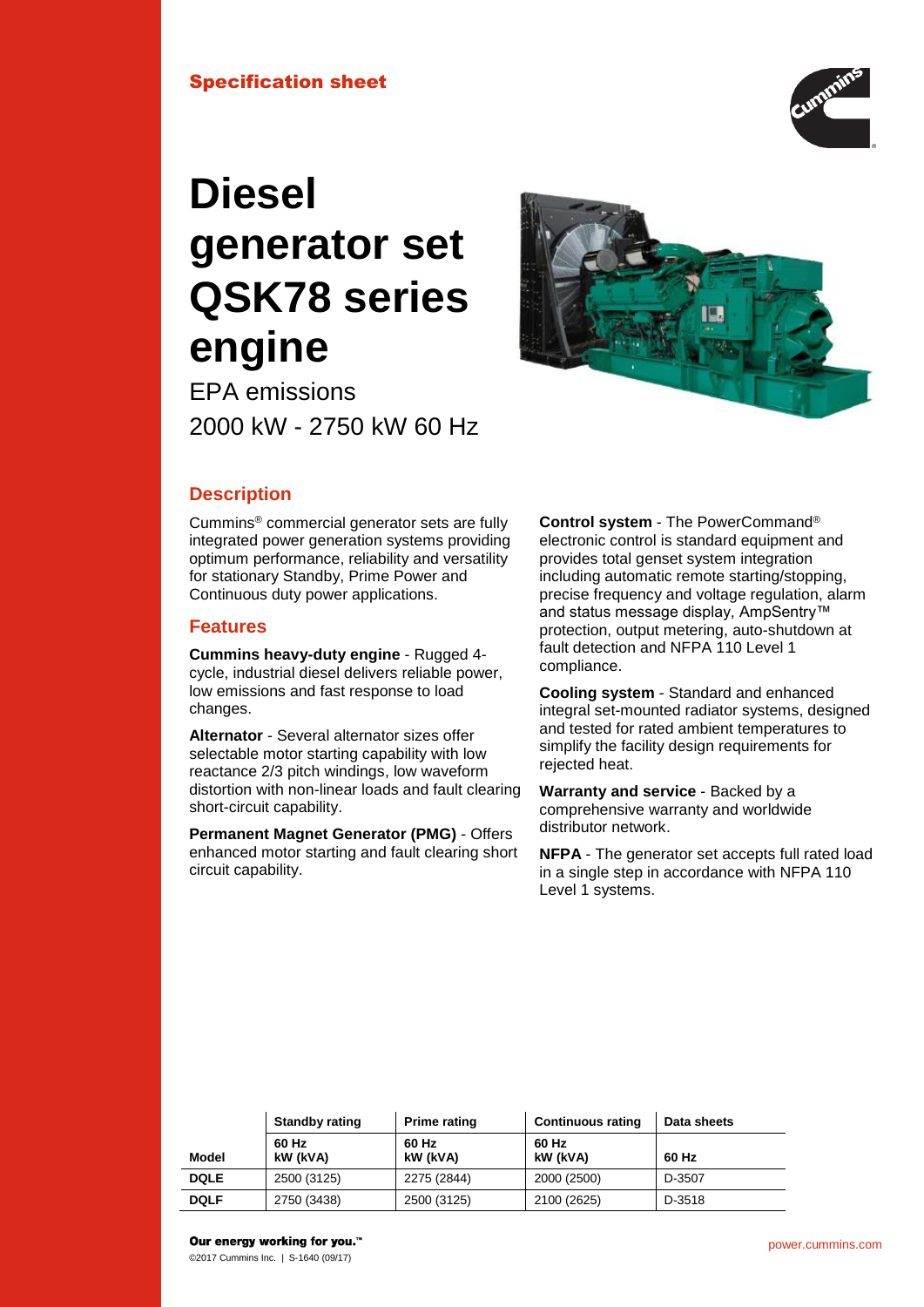# **Generator set specifications**

| Transient performance                                 | ISO 8528-5 compliant                                                                         |
|-------------------------------------------------------|----------------------------------------------------------------------------------------------|
| Steady state voltage regulation, no load to full load | ± 1.0%                                                                                       |
| Random voltage variation                              | $± 1.0\%$                                                                                    |
| Frequency regulation                                  | Isochronous                                                                                  |
| Steady state frequency band                           | ± 0.5%                                                                                       |
| Radio frequency emissions compliance                  | BS EN61000-6-4:2001 emissions-industrial                                                     |
| Immunity frequency emissions compliance               | BS EN61000-6-2:2001 immunity-industrial<br>IEC 801.2 through IEC 801.5; MIL STD 461C, Part 9 |

# **Engine specifications**

| <b>Bore</b>                 | 170.0 mm (6.69 in)                                                                              |
|-----------------------------|-------------------------------------------------------------------------------------------------|
| <b>Stroke</b>               | 190.0 mm (7.48 in)                                                                              |
| Displacement                | 77.6 litres (4735 in <sup>3</sup> )                                                             |
| Configuration               | Cast iron, V 18 cylinder                                                                        |
| Battery capacity            | 2200 amps minimum at ambient temperature of -18 °C to 0 °C<br>(0 $\degree$ F to 32 $\degree$ F) |
| Battery charging alternator | 55 amps                                                                                         |
| Starting voltage            | 24 volt, negative ground                                                                        |
| Fuel system                 | Direct injection: number 2 diesel fuel, fuel filter, automatic electric fuel<br>shutoff         |
| Fuel filter                 | Triple element, 10 micron filtration, spin-on fuel filter with water<br>separator               |
| Air cleaner type            | Dry replaceable element standard; heavy duty optional                                           |
| Lube oil filter type(s)     | Six spin-on, combination full flow filter and bypass filters; Eliminator™<br>option available   |
| Standard cooling system     | High ambient cooling system                                                                     |

# **Alternator specifications**

| Design                                       | Brushless, 4 pole, drip proof, revolving field                 |
|----------------------------------------------|----------------------------------------------------------------|
| Stator                                       | 2/3 pitch                                                      |
| Rotor                                        | Two bearing, flexible coupling                                 |
| Insulation system                            | Class H on low voltage and medium, Class F on high voltage     |
| Standard temperature rise                    | 125 °C Standby at 40 °C ambient                                |
| Exciter type                                 | Permanent Magnet Generator (PMG)                               |
| Phase rotation                               | A(U), B(V), C(W)                                               |
| Alternator cooling                           | Direct drive centrifugal blower fan                            |
| AC waveform Total Harmonic Distortion (THDV) | < 5% no load to full linear load, < 3% for any single harmonic |
| Telephone Influence Factor (TIF)             | < 50 per NEMA MG1-22.43                                        |
| Telephone Harmonic Factor (THF)              | $< 3\%$                                                        |

# **Available voltages**

## **60 Hz Line-Neutral/Line-Line**

| •380  | •480  | •4160           | $\cdot$ 13200   |  |
|-------|-------|-----------------|-----------------|--|
| • 440 | • 600 | $\bullet$ 12470 | $\bullet$ 13800 |  |
|       |       |                 |                 |  |

Note: Consult factory for other voltages.

# **Generator set options and accessories**

## **Engine**

- 208/240/480 V coolant heater for ambient above 4.5 ºC (40 ºF) - 10,000 W max.
- 208/240/480 V coolant heater for ambient below 4.5 ºC (40 ºF) - 12,840 W max.

# **Cooling system**

- Remote radiator • High ambient air temperature (ship loose)
- Enhanced high ambient air temperature (ship loose)

## **Control panel**

- Multiple language support
- Right or left facing mounting
- Floor mounted
- 3 phase differential CTs (3x or 6x CTs)
- Masterless load demand
- Warning high bearing temperature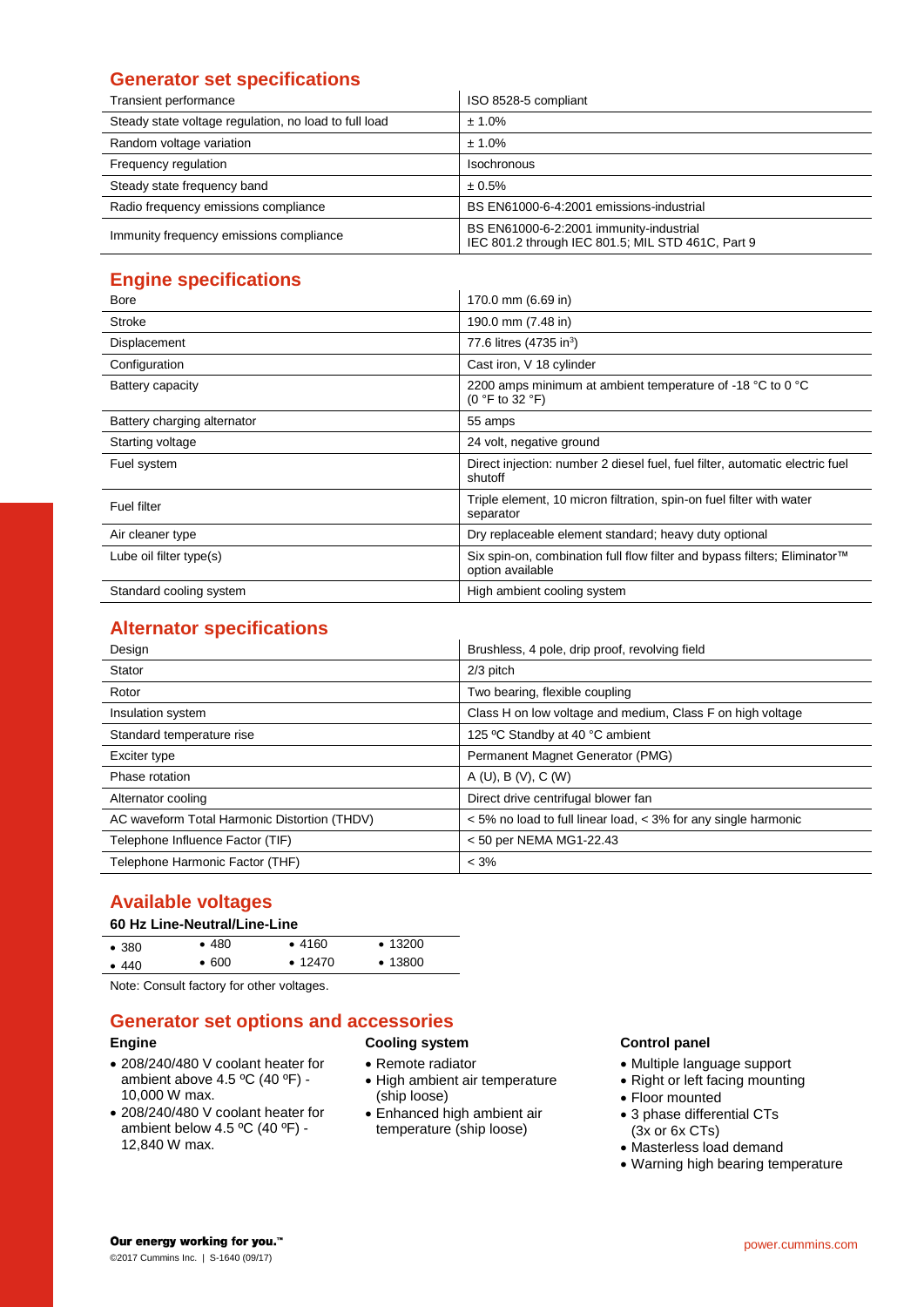# **Generator set options and accessories (continued)**

## **Control panel**

- Alternator temperature monitoring
- Exhaust gas temperature monitoring
- 6x user-configurable relays
- 120/240 V Heater control cabinet
- Mechanical hour meter
- 2x digital input/output

## **Exhaust system**

- Residential grade exhaust silencer
- Critical grade exhaust silencer

# **Generator set**

- Battery
- Battery rack with hold-down floor standing
- PowerCommand network
- Remote annunciator panel
- Vibration isolators
- 2 year warranty
- 5 year warranty
- 10 year major components warranty

## **Alternator**

- 80 °C rise
- $\bullet$  105 °C rise
- $\bullet$  125 °C rise
- $\bullet$  150 °C rise
- 120/240 V 300 W anti-condensation heater
- Temperature sensor RTDs, 2/phase
- Temperature sensor alternator bearing RTD
- Differential current transformers

Note: Some options may not be available on all models - consult factory for availability.

# **PowerCommand 3.3 – control system**

The PowerCommand control system is an integrated microprocessor based generator set control system providing voltage regulation, engine protection, alternator protection, operator interface and isochronous governing. **AmpSentry** – Includes integral AmpSentry protection, which provides a full range of alternator protection

functions that are matched to the alternator provided.

**Power management** – Control function provides battery monitoring and testing features and smart starting control system.

**Advanced control methodology** – Three phase sensing, full wave rectified voltage regulation, with a PWM output for stable operation with all load types.

**Communications interface** – Control comes standard with PCCNet and Modbus interface.

**Regulation compliant** – Prototype tested: UL, CSA and CE compliant.

**Service** - InPower™ PC-based service tool available for detailed diagnostics, setup, data logging and fault simulation.

**Reliable design** – The control system is designed for reliable operation in harsh environment. **Multi-language support**

## **Operator panel features**

**Operator panel features** – The operator panel, in addition to the alternator, displays the Utility/AC bus data. **Operator/display functions**

- 320 x 240 pixels graphic LED backlight LCD
- Auto, manual, start, stop, fault reset and lamp test/panel lamp switches
- Alpha-numeric display with pushbuttons
- LED lamps indicating genset running, remote start**,** not in auto, common shutdown, common warning**,** manual run mode, auto mode and stop.

## **Paralleling control functions**

- Digital frequency synchronization and voltage matching
- Isochronous kW and kVar load sharing controls
- Droop kW and kVar control
- Sync check
- Extended paralleling (peak shave/base load)
- Digital power transfer control (AMF) provides load transfer operation in open or closed transition or soft (ramping) transfer mode

## **Alternator data**

- Line-to-Neutral and Line-to-Line AC volts
- 3-phase AC current
- Frequency
- kW, kVar, power factor kVA (three phase and total)
- **Engine data**
- DC voltage
- Engine speed
- Lube oil pressure and temperature
- Coolant temperature
- Comprehensive FAE data (where applicable)
- **Other data**
- Genset model data
- Start attempts, starts, running hours, kW hours
- Load profile (operating hours at % load in 5% increments)
- Fault history
- Data logging and fault simulation (requires InPower)

## **Standard control functions Digital governing (optional)**

- Integrated digital electronic isochronous governor
- Temperature dynamic governing

## **Digital voltage regulation**

- Integrated digital electronic voltage regulator
- 3-phase, 4-wire Line-to-Line sensing
- Configurable torque matching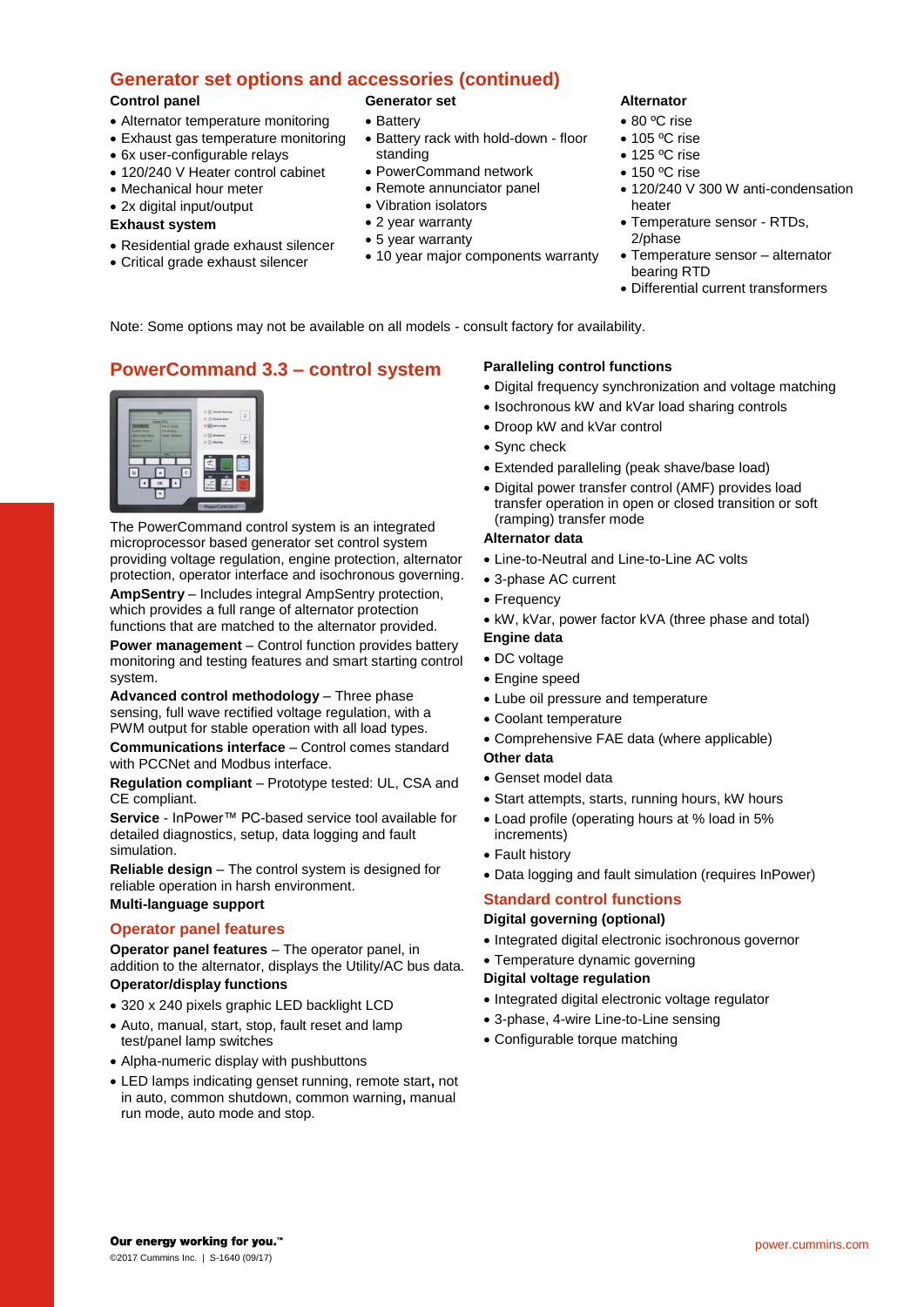## **Standard control functions (continued) AmpSentry AC protection**

- AmpSentry protective relay
- Over current and short circuit shutdown
- Over current warning
- Single and three phase fault regulation
- Over and under voltage shutdown
- Over and under frequency shutdown
- Overload warning with alarm contact
- Reverse power and reverse Var shutdown
- Field overload

#### **Engine protection**

- Battery voltage monitoring, protection and testing
- Overspeed shutdown
- Low oil pressure warning and shutdown
- High coolant temperature warning and shutdown
- Low coolant level warning or shutdown
- Low coolant temperature warning
- Fail to start (overcrank) shutdown
- Fail to crank shutdown

# **Ratings definitions**

#### **Emergency Standby Power (ESP)**:

Applicable for supplying power to varying electrical loads for the duration of power interruption of a reliable utility source. Emergency Standby Power (ESP) is in accordance with ISO 8528. Fuel Stop power in accordance with ISO 3046, AS 2789, DIN 6271 and BS 5514.

#### **Limited-Time Running Power (LTP)**:

Applicable for supplying power to a constant electrical load for limited hours. Limited-Time Running Power (LTP) is in accordance with ISO 8528.

#### **Prime Power (PRP)**:

Applicable for supplying power to varying electrical loads for unlimited hours. Prime Power (PRP) is in accordance with ISO 8528. Ten percent overload capability is available in accordance with ISO 3046, AS 2789, DIN 6271 and BS 5514.

#### **Base Load (Continuous) Power (COP)**:

Applicable for supplying power continuously to a constant electrical load for unlimited hours. Continuous Power (COP) in accordance with ISO 8528, ISO 3046, AS 2789, DIN 6271 and BS 5514. No sustained overload capability is available at this rating.

- Cranking lockout
- Sensor failure indication
- Low fuel level warning or shutdown
- Fuel-in-rupture-basin warning or shutdown
- Full authority electronic engine protection

## **Control functions**

- Time delay start and cool down
- Real time clock for fault and event time stamping
- Exerciser clock and time of day start/stop
- Data logging
- Cycle cranking
- Load shed
- Configurable inputs and outputs (4)
- Remote emergency stop

#### **Options**

Auxiliary output relays (2)



This outline drawing is for reference only. See respective model data sheet for specific model outline drawing number.

#### **Do not use for installation design**

| Model | Dim "A"<br>mm (in.) | Dim "B"<br>mm (in.) | Dim "C"<br>$mm$ (in.) | Set weight*<br>dry kg (lbs) | Set weight*<br>wet kg (lbs) |
|-------|---------------------|---------------------|-----------------------|-----------------------------|-----------------------------|
| DQLE* | 7138 (281)          | 2750 (108.3)        | 3387 (133.3)          | 22824 (50318)               | 23603 (52036)               |
| DQLF* | 7138 (281)          | 2750 (108.3)        | 3387 (133.3)          | 22824 (50318)               | 23603 (52036)               |

Notes: \* With standard features and P80X alternator. See outline drawings for other configurations.